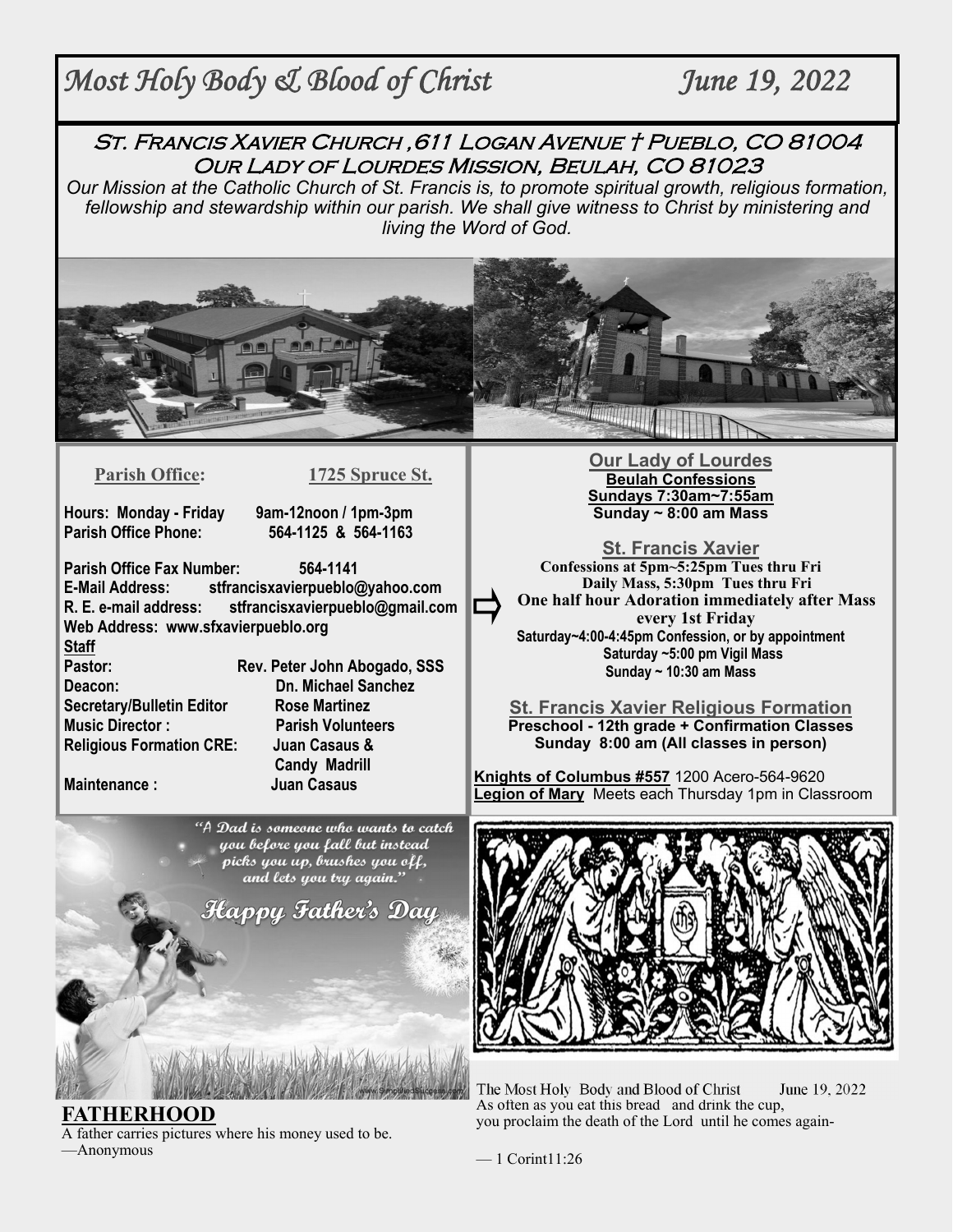*St. Francis Xavier & Our Lady of Lourdes June 19, 2022* 

# *Mass Intentions*

#### *Saturday ~June 18th~5:00pm*

**+All Fathers & Grandfathers of Jaramillo & Raigoza Families** By Arlene Raigoza *Sunday-June 19th~8:00 am* 

*Our Lady of Lourdes Happy Father's Day*

#### + **For People of the Parish**

#### *Sunday~ June 19th~10 :30 am*

 **+ Leonard J. Malin** By Martinez & Siegrist Families **+ Fred T. Sr. & Henritta Aragon**  By Aragon Family **+Ernie Sandoval** By Trisha Allen +**Gilbert & Morris Trujillo, Joseph Castro** By Odelia Trujillo, Gilberta & Rod Montoya  **Tuesday ~June 21st 5:30pm + No Special Intentionn Wednesday ~June 22nd 5:30pm +No Special Intention Thursday ~June 23rd 5:30pm +No Special Intention Friday~ June 24th 5:30pm + No Special Intention**

# Happy Father's Day

### *Saturday ~ June 25th ~ 5:00pm*

 **+Alice "Elise" Blackwood** By Carmen Peralta  **+Celia Maravilla** By Spanish Choir

#### *Sunday~ June 26th~8:00 am Our Lady of*

#### *Lourdes*

**For People of the Parish Huber Family** By Ruth Huber

#### *Sunday ~ June 26th~10:30 am*

**++Ernie Sandoval** By Trisha Allen +**Mary Rose Arellano** By Nocturnal Adoration

# Branson Trip

Come join Father Edmundo and Msgr. Nunez on a trip to Branson, Missouri on September 18th to September 24th.. Cost: \$794.00 per person plus insurance Deposit: \$100.00 per person by July 1st.

For more information contact: Shari Allsup-719-544-8747 or Ron & Kathy McCulloch at 719-547-3220

## Prayer Chain "Zoom " Rosary

Our Prayer Chain has started a weekly Zoom Rosary. A time for prayer with our Parish Family! Bring your intentions so we may pray for them together! Rosary times/day will vary each week so everyone can find a time that works for them.

Below you will find the meeting information to enter into Zoom:

**Meeting ID: 868 6963 5594 Passcode: 336028**  (this meeting info will be the same for every date/time)

#### **Rosary Dates:**

June 23rd@ 5pm June 25th@5pm June 30th @5pm



# *Weekly Calendar*

| Mon   | $06-20$   | $6:00$ pm         | <b>Festival Meeting</b> |
|-------|-----------|-------------------|-------------------------|
| Tues  | $06-21$   | 5:30pm            | Evening Mass            |
| Wed.  | $06-22$   | 5:30pm            | <b>Evening Mass</b>     |
| Thurs | $06-23$   | $1:00$ pm         | Legion of Mary          |
|       |           | 5:30pm            | <b>Evening Mass</b>     |
| Fri   | $06-24$   | $3:00 \text{ pm}$ | Divine Mercy            |
|       |           | 5:30 pm           | <b>Evening Mass</b>     |
| Sat   | $06 - 25$ | $5:00$ pm         | Mass                    |
| Sun   | $06-26$   | 8:00am            | OLOL<br><b>Mass</b>     |
|       |           | 10:00am           | Rosary in Church        |
|       |           | 10:30am           | <b>SFX Mass</b>         |

#### **SAINTS & SPECIAL OBSERVANCES**

Sunday: The Most Holy Body and Blood of Christ; Father's Day; Juneteenth **Monday**: Twelfth Week in Ordinary Time **Tuesday**: St. Aloysius Gonzaga; Summer begins **Wednesday**: St. Paulinus of Nola; Ss. John Fisher and Thomas More **Thursday**: The Nativity of St. John the Baptist **Friday**: The Most Sacred Heart of Jesus **Saturday**: The Immaculate Heart of the Blessed Virgin Mary

#### **READINGS FOR THE WEEK**

**Monday**: 2 Kgs 17:5-8, 13-15a, 18; Ps 60:3-5, 12-13; Mt 7:1-5 **Tuesday**: 2 Kgs 19:9b-11, 14-21, 31-35a, 36; Ps 48:2-4, 10-11; Mt 7:6, 12-14 **Wednesday**: 2 Kgs 22:8-13; 23:1-3; Ps 119:33-37, 40; Mt 7:15-20 **Thursday: Vigil**: Jer 1:4-10; Ps 71:1-6, 15, 17; 1 Pt 1:8-12; Lk 1:5-17 **Day:** Is 49:1-6; Ps 139:1-3, 13-15; Acts 13:22-26; Lk 1:57-66, 80 **Friday**: Ez 34:11-16; Ps 23:1-6; Rom 5:5b-11;Lk 15:3-7 Saturday: Lam 2:2, 10-14, 18-19; Ps 74:1b-7, 20-21; Lk 2:41-51 **Sunday**: 1 Kgs 19:16b, 19-21; Ps 16:1-2, 5, 7-11;

#### **THE GIFT OF THE EUCHARIST**

Today we hear how Abram encounters Melchizedek, "king of Salem . . . and a priest of God Most High" (Genesis 14:18). Melchizedek appears nowhere else in scripture, but is nonetheless significant. Psalm 110 declares of the great King David, "You are a priest forever, in the line of Melchizedek," a description later given (in the letter to the Hebrews) to Christ as High Priest.

Early Christians saw in Melchizedek's bread and wine the bread and wine of the Eucharist; Paul's account of the Last Supper (in today's second reading) is the oldest one in scripture. In the Gospel, Luke describes Jesus providing bread for a crowd in words similar to Paul's, words still used by the Church: Jesus takes bread, gives thanks, breaks it. Together, these three readings reveal how Christian priesthood, Christ's Real Presence, and the call to serve those in need are all found in the gift of the Eucharist. Copyright © J. S. Paluch Co.

#### *GOT CRAFTS??*

*The Craft Booth for upcoming festival is in need of crafts. Get your plant starters, your handmade items and your unique vintage items ready to sell. Bring your crafts to the Parish office.*